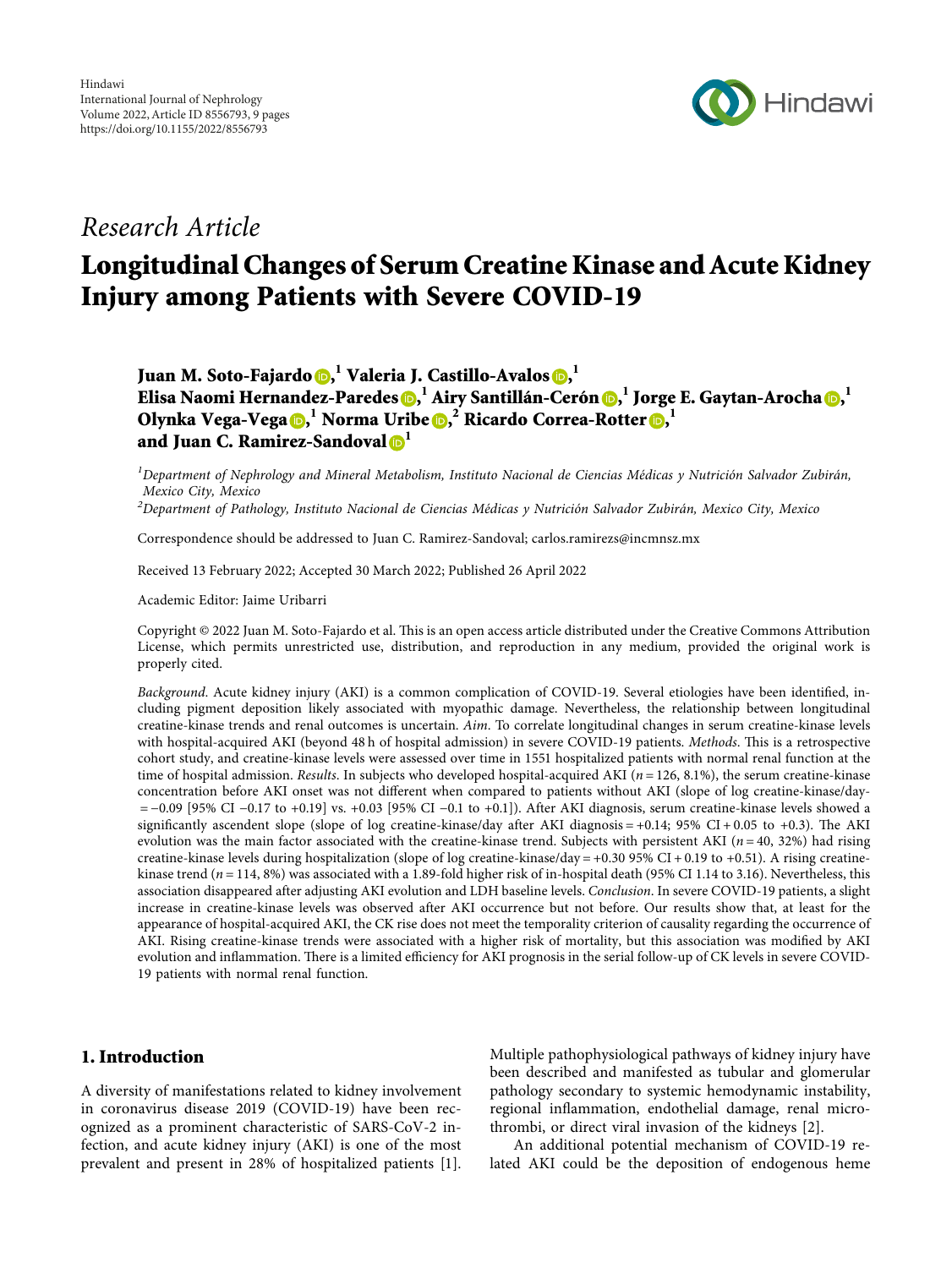pigment-containing proteins within renal tissue [[3](#page-7-0)], commonly designated as *pigment nephropathy*. The inflammatory response to SARS-CoV-2 infection may induce the breakdown and deposition of endogenous heme pigmentcontaining proteins (myoglobin and hemoglobin). In addition, other potential risk factors for rhabdomyolysis commonly present in COVID-19 patients include physiological factors (exertion of the respiratory muscles, hypoxia, acidosis, and electrolyte imbalances [\[4](#page-7-0)]), medications (steroids, propofol, neuromuscular agents, and hydroxy-<br>chloroquine) [5], prolonged immobilization, and [[5\]](#page-7-0), prolonged immobilization, and mechanical ventilation, especially for patients in the prone position or treated with a permissive hypercapnia strategy [\[6](#page-7-0)]. In the most extensive postmortem kidney biopsy series of 85 deceased patients with COVID-19, the presence of pigment cast occurred in 54% and was associated to a significantly lower probability of kidney function recovery [\[7](#page-7-0)]. In hospitalized COVID-19 patients, serum creatinekinase (CK) levels were independently associated with AKI diagnosis at the time of admission [[8\]](#page-7-0). Nevertheless, the evidence about this potential link is scant [\[9](#page-7-0)].

Serum CK is one of the classical biomarkers of muscle cell injury and has traditionally been considered the best predictor of AKI in critically ill patients with rhabdomyolysis [[10\]](#page-7-0). However, absolute CK cut-off values have been inconsistent in predicting AKI [\[11](#page-7-0)]; only very high CK levels (>40,000 IU/L) pose a significant risk associated with severe AKI and a higher mortality risk  $[12]$  $[12]$ . The chronological sequence of CK elevation (*CK trend*) has been suggested as a better marker for rhabdomyolysis [[13\]](#page-8-0). The classical description depicts a gradual CK increase during the first 12 h of muscle damage, which peaks within 3–5 days, and a return to baseline during the following 10 days [\[14](#page-8-0)]. However, there is no evidence of a relationship between longitudinal serum CK measurement and renal outcomes. Analysis of longitudinal data is required to determine whether serum CK levels change in association with the onset, progression, and increasing severity of COVID-19 associated AKI.

Therefore, the aim of this study was to correlate longitudinal changes in serum CK levels with AKI evolution in hospitalized patients with severe COVID-19.

#### **2. Materials and Methods**

This is a single-center, retrospective, observational study conducted at the Instituto Nacional de CienciasMedicas y ´ Nutrición Salvador Zubirán, a third-level healthcare center in Mexico City, designated to treat COVID-19 patients exclusively. We included all hospitalized COVID-19 patients who required supplemental oxygen from March 17, 2020, to March 1, 2021. COVID-19 was confirmed in all by RT-qPCR test from nasopharyngeal swabs and/or computerized tomography. All patients had severe COVID-19 as defined by National Institute of Health criteria [[15\]](#page-8-0). The study was approved by the local Human Research and Ethics Committees (reference no. NMM-3795-21-22-1).

Clinical data were collected from electronic health records. We excluded patients who had elevated CK at the

time of hospital admission due to renal disease (AKI diagnosis at the time of admission, development of AKI <48 h after hospital admission or previous diagnosis of chronic kidney disease (CDK)), cardiac etiology (myocardial infarction within 48 h of admission), and/or cerebral vascular accident/stroke/status epilepticus. In patients where preadmission serum creatinine was missing, we calculated a serum creatinine baseline concentration based on an imputed eGFR of 75 mL/min/1.73 m<sup>2</sup> by the CKD-EPI formula [\[16](#page-8-0)], as recommended by the Acute Dialysis Quality Initiative (ADQI) [\[17](#page-8-0)]. For readmitted patients, the analysis only included data from the first hospitalization, in order to avoid data duplication. Other excluded subjects were those who requested voluntary discharge or were transferred to another institution.

The main predictor of interest was the in-hospital serum CK changes. Serum CK assessments were performed frequently during hospitalization since our institutional protocol established a laboratory test panel for hospitalized COVID-19 patients, which includes serum CK. Serum CK values were not available every single day in all patients as blood draws were not always performed daily. Serum CK levels were measured using the Architect CK reagent on Architect i1000SR from Abbott Diagnostics (reference range 30–223 IU/L).

The outcomes of interest were the *onset* and *evolution* of hospital-acquired AKI. Hospital-acquired AKI was defined as any AKI onset documented beyond 48 h of hospital admission. As urine output was absent in many cases, this criterion was not considered for AKI diagnosis. AKI and AKI stages were dependent on serum creatinine levels according to KDIGO (Kidney Disease: Improving Global Outcomes) criteria (serum creatinine increase ≥0.3 mg/dL) [\[18](#page-8-0)]. For *AKI evolution* endpoints, subjects were classified as follows: *persistent AKI*, *rapid reversal AKI,* or *recovery AKI.* "Persistent AKI" was operationally defined as the continuance of AKI due to elevated serum creatinine beyond 48 h from AKI onset, "rapid reversal AKI" was defined as a return to baseline serum creatinine values within 48 h of AKI onset, and "recovery AKI" was defined as a reduction in the peak AKI stage within 48 h not fulfilling the definition of rapid reversal of AKI [\[19\]](#page-8-0). A secondary outcome of interest considered was in-hospital mortality risk at 90 days after follow-up.

Continuous variable distribution was assessed using the Kolmogorov–Smirnov test. Descriptive statistics were expressed as a median (interquartile range (IQR)) for continuous variables and as a number (%) for categorical variables. Serum CK changes during in-hospital follow-up were estimated from separate linear mixed-effects models, each adjusted by age, sex, and body mass index. An intercept and slope over time were included as correlated random effects varying by subject in each model. Follow-up serum CK data were censored either when participants were discharged, initiated dialysis treatment, and died or went beyond April 1, 2021. Serum CK levels were transformed into a common logarithmic scale to improve model fit. ANOVA or Kruskal–Wallis and Chi-squared tests were used to compare continuous and categoric variables among different in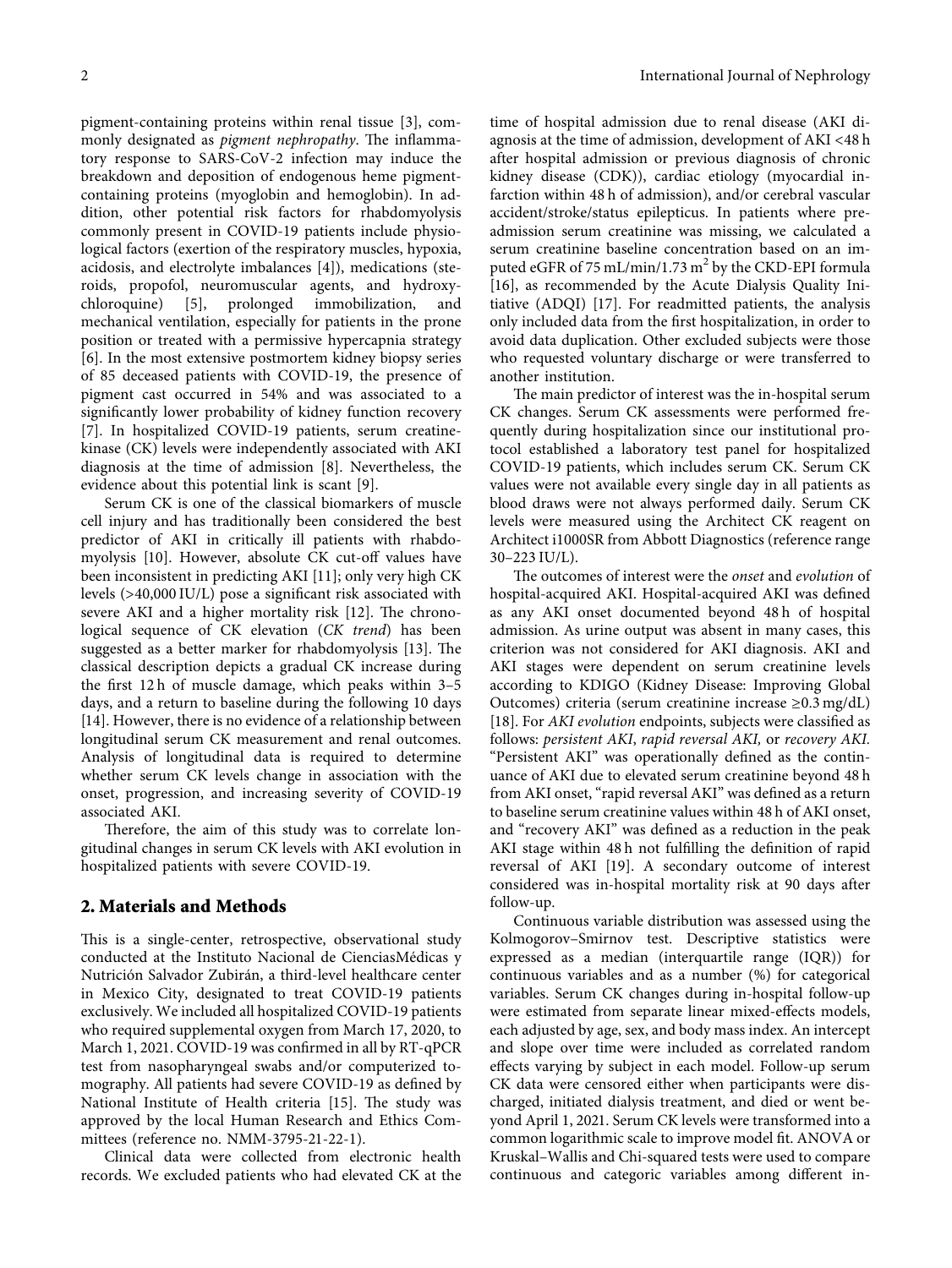hospital CK trajectories. We performed trajectory analyses using group-based trajectory models [\[20\]](#page-8-0), a method that facilitates the detection of multiple subpopulations with recognizable longitudinal patterns of serum CK concentrations, as it may be more important to distinguish biomarker trends over time in individual patients rather than mean changes in a population. Three categories of CK levels were defined for 1551 subjects: stable, rising, and fluctuating. Kaplan–Meier curves were used to display the risk of inhospital mortality among different in-hospital CK trajectories. The hazard ratios and 95% confidence intervals for mortality in the rising CK group were estimated using the Cox regression model. Adjustment for baseline covariates included age, male sex, body mass index  $(kg/m<sup>2</sup>)$ , the occurrence of hospital-acquired AKI, persistent AKI evolution, and laboratory parameters at the time of admission  $(PaO<sub>2</sub>/$ FiO2, protein-C reactive, LDH, ferritin, and D-dimer). All statistical tests were performed using two-sided 5% significance levels. Analyses were performed using Stata 15.0 (Stata Corp, College Station, TX USA) and GraphPad Prism 6.0 (GraphPad Software, San Diego, CA, USA).

#### **3. Results**

*3.1. Clinical Characteristics.* We identified 2,908 hospitalized patients with COVID-19 and at least two or more serum CK measurements during hospitalization. Of these, a total of 1551 subjects with 4244 serum CK measurements fulfilled inclusion criteria. Patients underwent an average of  $4.5 \pm 1$ CK measurements. We excluded 1357 cases for several reasons: 987 (73%) had an AKI diagnosis at the time of admission or developed AKI <48 h after admission, 194 (14%) had a previous diagnosis of chronic kidney disease, 97 (7%) were transferred to another institution, 18 (1%) were readmitted following discharge, 32 (3%) requested voluntary discharge, and 29 (2%) remained hospitalized beyond April 1, 2021. Myocardial infarction occurred in 13 subjects and stroke occurred in one subject, but all of these cases had concomitant AKI at the time of admission.

Hospital-acquired AKI occurred in 126 (8.1%) patients, of whom 69 (55%), 21 (17%), and 36 (29%) had stage 1, 2, and 3 AKI, respectively, and only 14 (11%) required renal replacement treatment. Clinical characteristics of subjects with hospital-acquired AKI and without AKI are presented in Table [1](#page-3-0). As shown, subjects with hospital-acquired AKI included a higher proportion of males and had higher levels of serum inflammatory biomarkers including LDH, C-reactive protein, ferritin, D-dimer, and sensitivity Troponin I (Hs-cTnI). Compared to subjects without AKI, those with hospital-acquired AKI had higher rates of in-hospital mortality (52.4% *vs* 11.7%; *P* < 0*.*001).

*3.2. Longitudinal Serum CK Concentrations before and after Hospital-Acquired AKI.* Figure [1](#page-3-0) shows longitudinal serum CK measurements relative to the time of hospital-acquired AKI diagnosis in those who developed this condition. In patients without AKI, longitudinal serum CK concentrations are depicted until the last censored measurement.

In subjects who developed hospital-acquired AKI, serum CK concentrations before AKI onset were not different when compared to patients without AKI diagnosis (slope of log serum CK per day in hospital-acquired AKI group before AKI diagnosis =  $-0.09$ ; 95% CI  $-0.17$  to  $+0.19$  vs. slope of log serum CK per day in the nonAKI group =  $+0.03$ ; 95% CI -0.1 to +0.1, *P*-value for group  $*$  time interaction = 0.17). After a diagnosis of hospital-acquired AKI, serum CK levels showed a significantly ascendent slope (slope of log serum CK per day after AKI diagnosis =  $+0.14$ ; 95% CI  $+0.05$  to  $+0.3$ ). The slope of serum CK levels after AKI onset was significantly different when compared to serum CK slopes before AKI and to slopes of patients who did not develop AKI (*P*-value for group ∗ time interaction <0.001). Mean serum CK levels were 631 (95% CI 398 to 1584) IU/L after 48 hours from AKI diagnosis, compared to 151 (95% CI 125 to 316) IU/L measured on the day of AKI diagnosis (*P* < 0*.*001). CK levels >1000 IU/L in the hospital-acquired AKI group were observed for 17%, 48%, and 36% of patients after 24 h, 48 h, and 72 h of AKI onset, respectively. Among all hospitalized individuals, only 20 (0.5%) serum CK measurements were >5,000 IU/L and occurred more frequently in subjects with hospital-acquired AKI  $(n = 8 \ (6.3\%)$  vs  $n = 12 \ (0.8\%)$ ;  $P < 0.001$ ).

*3.3. Longitudinal Serum CK Concentrations and AKI Evolution.* After hospital-acquired AKI onset, AKI evolution was classified into three groups based on serum creatinine trajectory: *persistent AKI* (*n* � 40, 32%), *rapid reversal AKI* ( $n = 40, 32\%$ ), and *recovery AKI* ( $n = 46, 36\%$ ). As shown in Figure [2,](#page-4-0) patients with *rapid reversal of AKI* had a slight serum CK decrease after hospital-acquired AKI onset (slope of log CK per day =  $-0.08$ ; 95% CI  $-0.02$  to  $-0.15$ ). In contrast, the mean and SD of serum CK rose more rapidly in patients with *persistent AKI*, indicating a gradual right skew in the distribution over time (slope of log CK per day  $= +0.30$ 95%  $CI + 0.19$  to  $+0.51$ ). The *recovery AKI* group had a relativity stable serum CK distribution over time (slope of log CK per day = +0.01; 95% CI –0.01 to +0.08). The serum CK slopes of each group according to AKI evolution were significantly different (*P* value for group ∗ time interaction  $< 0.001$ ).

*3.4. Longitudinal Serum CK Concentrations and Mortality.* Across the cohort, in-hospital mortality was 15%. COVID-19 patients who died (233, 15%) had slope log serum CK concentrations, which were significantly higher than survivors (1318, 85%) during hospitalization (Figure [3\)](#page-4-0).

*3.5. Serum CK Trajectories and Outcomes.* Using groupbased trajectory modeling, serum CK trajectories until mortality or discharge (whichever occurred first) were categorized into three main trajectories: (1) *stable* CK (*n* � 1180, 76%), (2) *rising* CK (*n* � 114, 8%), and (3) *fluctuating* CK ( $n = 257$ , 16%). Fluctuating CK included subpopulations with falling or bimodal (slowly rising and plateau) CK trajectories. Subjects with a *rising CK* trajectory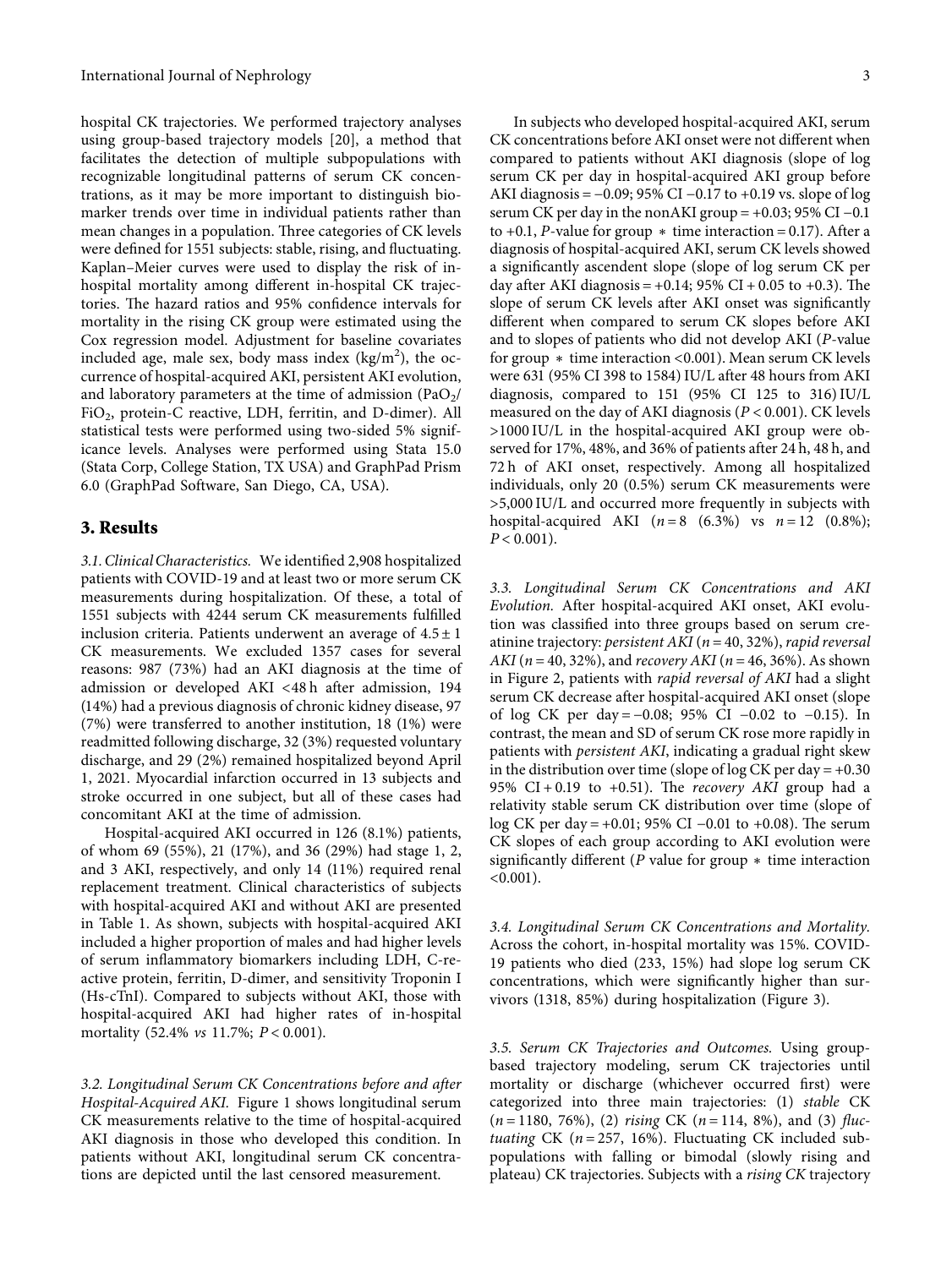<span id="page-3-0"></span>

| Parameter at the time of hospital admission | Total<br>$n = 1551$ | HA-AKI<br>$n = 126$ (8.1%) | NonAKI<br>$n = 1425(91.9\%)$ | $P^*$   |
|---------------------------------------------|---------------------|----------------------------|------------------------------|---------|
| Age, years                                  | $52(43-62)$         | $53(43-65)$                | $52(42-62)$                  | 0.33    |
| Male sex, $n\ll 0$                          | 949 (61)            | 88 (70)                    | 861 (60)                     | 0.04    |
| Time since symptom onset, days              | $8(6-11)$           | $7(5-10)$                  | $8(6-11)$                    | < 0.001 |
| DM, $n\llap/$                               | 380 (24.)           | 36(29)                     | 344 (24)                     | 0.27    |
| HTN, $n\left(\%\right)$                     | 366(23)             | 36(29)                     | 330 (23)                     | 0.17    |
| Obesity, $n\ll 0$                           | 633 (41)            | 54 (43)                    | 579 (41)                     | 0.62    |
| BMI, $\text{kg/m}^2$                        | $29.1(26.0-32.4)$   | $29.4(25.9-34.7)$          | $29.1(26.0-32.3)$            | 0.6     |
| Charlson comorbidity index, points          | $1(0-2)$            | $1(0-2)$                   | $1(0-2)$                     | 0.78    |
| NEWS2 score, points                         | $7(6-8)$            | $8(7-9)$                   | $7(6-8)$                     | 0.67    |
| Serum creatinine, mg/dl                     | $0.79(0.69-0.93)$   | $0.83(0.71-0.93)$          | $0.79(0.69-0.93)$            | 0.24    |
| CK, IU/L                                    | $79(44-163)$        | $92(52-185)$               | $78(43-163)$                 | 0.54    |
| CK 1000-5000 IU/L, $n\frac{6}{6}$           | 24(1.5)             | 14(11)                     | 10(0.7)                      | < 0.001 |
| $CK > 5000$ IU/L, $n\%$ )                   | 1(0)                | 1(0.7)                     | $\Omega$                     | 1.00    |
| LDH, IU/L (IQR)                             | 327 (258–432)       | $422(314-521)$             | $321(253-423)$               | < 0.001 |
| C-reactive protein, mg/dl                   | $13.7(7.2-20.6)$    | $18.9(12.0-25.3)$          | $13.2(7.0-20.2)$             | < 0.001 |
| Ferritin, mg/dl                             | 525 (267-933)       | 629 (338–989)              | 521 (260-930)                | < 0.001 |
| Hs-cTnI, pg/mL                              | $4.8(3.2 - 8.2)$    | $7.9(4.8-23.1)$            | $4.7(3.1-7.6)$               | < 0.001 |
| Fibrinogen, mg/dl                           | 660 (490-774)       | 698 (540-838)              | $655(485-770)$               | < 0.001 |
| D-dimer, ng/dl                              | 755 (480-1198)      | $1008(547-2154)$           | 742 (476-1169)               | < 0.001 |
| Hemoglobin, g/dl                            | $15.4(14.2 - 16.4)$ | $15.3(14.0-16.3)$          | $15.4(14.3-16.4)$            | 0.14    |
| Leucocytes, cells/mcl                       | $8.2(6-11.7)$       | $10.2(7.5-14.0)$           | $8.1(6.0-11.5)$              | < 0.001 |
| Total lymphocytes, cells/mcl                | 786 (549-1085)      | 685 (535–969)              | 793 (551-1087)               | < 0.001 |
| PaO2/FiO2                                   | 222 (138-280)       | 158 (106-244)              | 226 (144-281)                | < 0.001 |

Table 1: Cohort characteristics at the time of hospital admission.

<sup>∗</sup>*P* value shows a comparison between HA-AKI versus nonAKI groups. Quantitative data are presented as median (interquartile range). BMI, body mass index; CK, creatine phosphokinase; HA-AKI, hospital-acquired acute kidney injury; HTN, hypertension; Hs-cTnI, high-sensitive cardiac troponin I; LDH, lactate dehydrogenase; DM, diabetes mellitus. Obesity was defined as a BMI ≥30 kg/m<sup>2</sup>.



Figure 1: Longitudinal trajectory of serum CK measurements relative to the time for hospital-acquired AKI diagnosis or last censored observation. Green and black correspond to observed means of log serum CK concentrations (a) or CK concentrations in IU/L (b) for subjects with hospital-acquired AKI and without AKI respectively; 95% confidence intervals are represented in shaded areas.

had a higher proportion of obesity, hospital-acquired AKI, stage 3 AKI, renal replacement requirement, and in-hospital mortality. Likewise, this group had higher baseline levels of leucocytes, LDH, C-reactive protein, fibrinogen, D-dimer, and Hs-cTnI (Table [2](#page-5-0)). *Rising* CK trends were observed in 21/ 37 (57%) of hospital-acquired stage 3 AKI patients and in 25/ 40 (63%) patients categorized as *persistent AKI,* according to

the *AKI evolution* classification. Survival curves for the main CK trajectories are shown in Figure [4.](#page-5-0) Patients with *rising CK* had a higher risk of mortality when compared to other CK trajectories (log rank *P* < 0*.*001). Patients with *stable CK* included a higher proportion of females and were associated with a lower inflammatory response and a higher survival probability.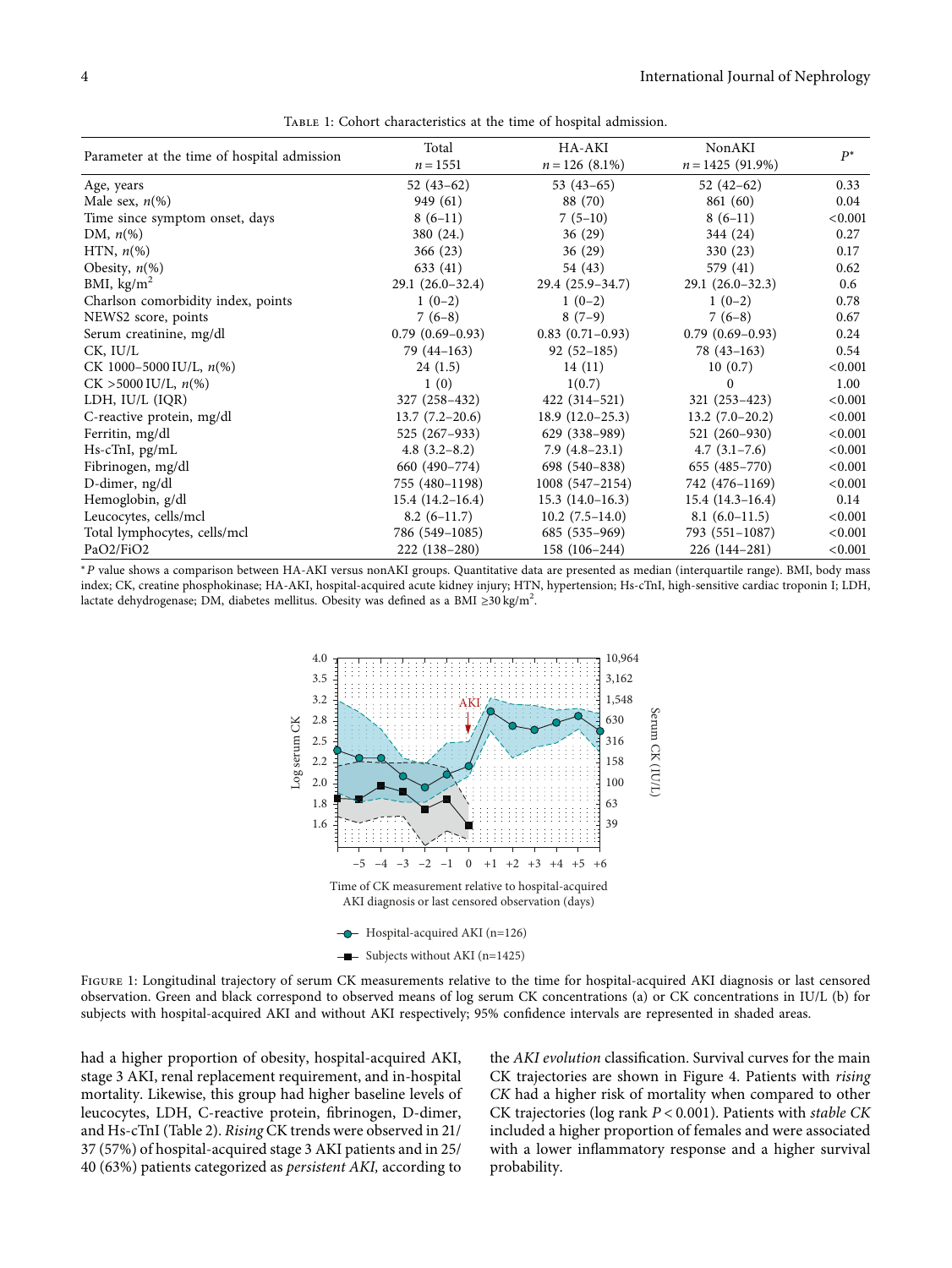<span id="page-4-0"></span>

Figure 2: Longitudinal trajectory of serum CK measurements relative to the time of hospital-acquired AKI evolution or last censored observation. Red, blue, orange, and black represent means of log serum CK concentrations (a) or CK concentrations in IU/L (b) for subjects with *persistent AKI, rapid reversal AKI, and recovery AKI* and without AKI, respectively; 95% confidence intervals are represented in shaded areas.



COVID-19 patients deceased n=233 (15%)

COVID-19 patients survivors n=1318 (85%)

Figure 3: Longitudinal trajectory of serum CK measurements relative to hospital admission for COVID-19 patients, deceased *vs* survivors. Red (deceased) and black (survivors) correspond to means of log serum CK concentrations (a) or CK concentrations in IU/L (b) for COVID-19 deceased patients versus survivors; 95% confidence intervals are represented in shaded areas.

Proportional-hazard models were used to assess the risk of serum CK trajectories on the hazard ratio. Cox analyses for serum CK trajectories showed that belonging to a *rising* CK trajectory group was associated with a significantly increased risk of death (hazard ratio  $(HR) = 1.89$ , 95%  $CI = 1.14$  to 3.16,  $P < 0.001$ ). The HR for death was reduced from 1.9 to 1.6 (95% CI = 0.8 to 3.3) after adjusting the AKI evolution subcategory "persistent AKI". This was further reduced to 0.9 (95% CI = 0.4 to 2.1) after adjusting levels of

baseline serum LDH, an inflammation biomarker strongly associated with mortality in our cohort (Figure [5](#page-6-0)).

*3.6. Other Outcomes.* Postmortem kidney biopsy was performed in 6 of the cases included in the cohort, three of them with hospital-acquired AKI. None of the patients presented pigment casts in the biopsy, including 3 cases who were in the rising CK group (maximum CK level: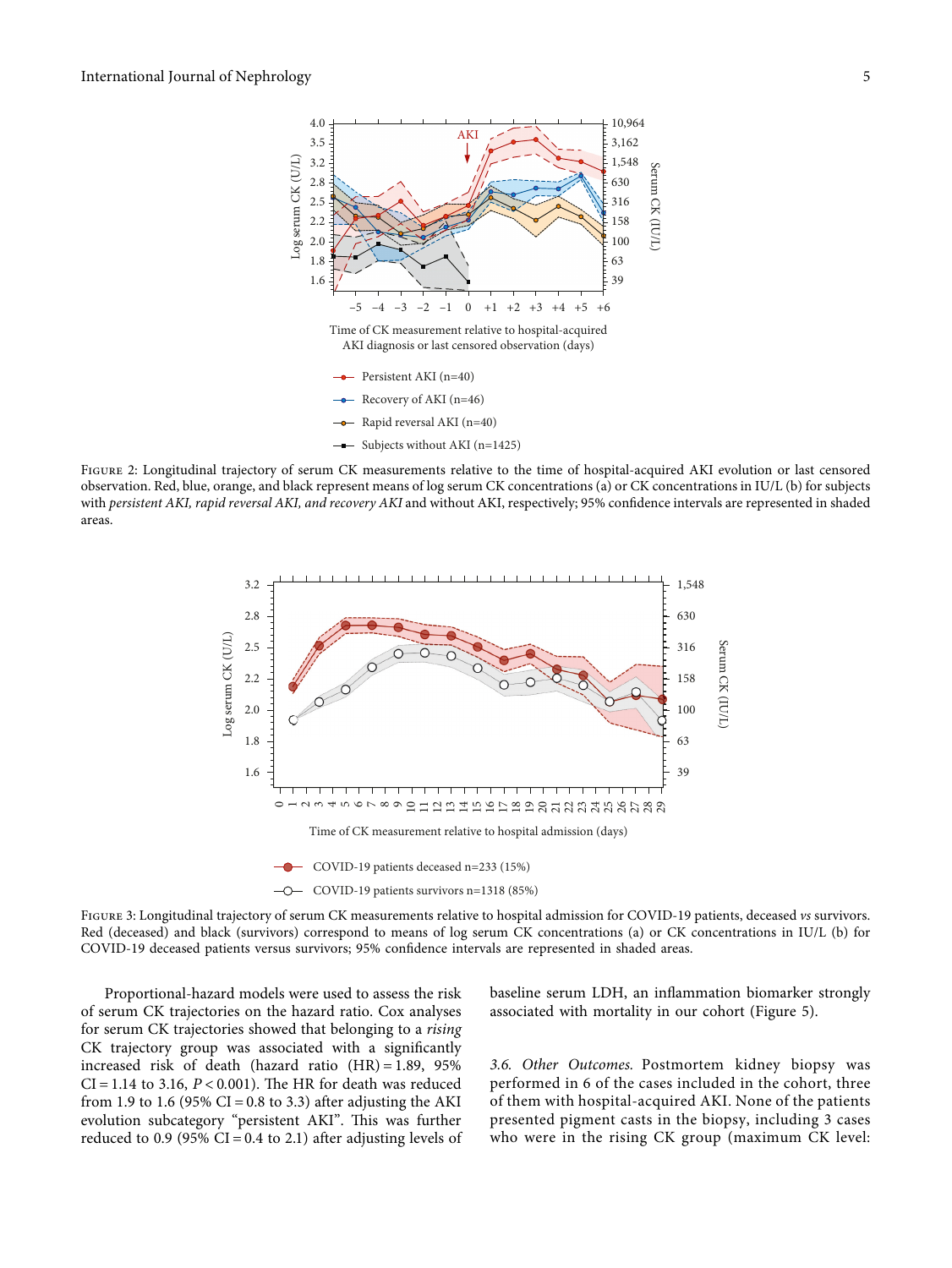<span id="page-5-0"></span>

|                                                     | Rising CK<br>$n = 114(8%)$ | Stable CK<br>$n = 1180(76%)$ | Fluctuating CK<br>$n = 257$ (16%) | $P^*$   |
|-----------------------------------------------------|----------------------------|------------------------------|-----------------------------------|---------|
| Age, years                                          | $50 \pm 12$                | $53 \pm 14$                  | $50 \pm 13$                       | 0.21    |
| Male sex, $n\ll 0$                                  | 88 (77)                    | 660 (55)                     | 201(78)                           | < 0.001 |
| Time since symptoms onset, days                     | $8(5-11)$                  | $8(6-11)$                    | $8(6-10)$                         | 0.89    |
| DM, $n\llap/$                                       | 24 (21)                    | 303(26)                      | 53(21)                            | 0.15    |
| HTN, $n\llap/$                                      | 29(25)                     | 284 (24)                     | 53 (21)                           | 0.45    |
| Obesity, $n\ll 0$                                   | 50 (44)                    | 461 (39)                     | 122(47)                           | 0.04    |
| BMI, $\text{kg/m}^2$                                | $29.8(27.5-32.5)$          | $28.7(25.8-32.3)$            | $29.5(27.1-33.0)$                 | 0.007   |
| Baseline PaO2/FiO2                                  | $135(85-164)$              | 231 (152-288)                | $166(104-256)$                    | < 0.001 |
| Baseline creatinine, mg/dL                          | $0.8 \pm 0.2$              | $0.8 \pm 0.2$                | $0.8 \pm 0.2$                     | 1.00    |
| Baseline Hb, g/dL                                   | $16.2(14.4-17.0)$          | $15.3(14.2 - 16.4)$          | $15.6(14.6-16.4)$                 | 0.021   |
| Leucocytes, cells/mcl                               | $11.8(7.6-15.0)$           | $8.0(5.9-11.4)$              | $9.5(6.4-12.8)$                   | < 0.001 |
| Baseline LDH, IU/L (IQR)                            | 488 (380-648)              | 309 (245-398)                | 410 (306–538)                     | < 0.001 |
| Baseline C-reactive protein, mg/dl                  | $19(12-26)$                | $13(7-20)$                   | $15(9-22)$                        | < 0.001 |
| Baseline ferritin, mg/dl                            | 800 (337-1268)             | 489 (245-847)                | 669 (333-1164)                    | < 0.001 |
| Baseline Hs-cTnI, pg/mL                             | $7.9(4.4-21.9)$            | $4.5(3.0-7.4)$               | $5.7(3.7-9.2)$                    | < 0.001 |
| Baseline fibrinogen, mg/dl                          | 731 (586-897)              | 652 (482-770)                | 668 (524-802)                     | 0.004   |
| Baseline D-dimer, ng/dl                             | 966 (523-1825)             | 733 (474-1150)               | 781 (517-1620)                    | < 0.001 |
| HA-AKI, $n\llap{$\binom{0}{0}$}$                    | 24(21)                     | 84 (7)                       | 18(7)                             | < 0.001 |
| <b>HA-AKI</b> stage                                 |                            |                              |                                   |         |
| Stage 3, $n\left(\%\right)$                         | 21(18)                     | 14(2)                        | 2(1)                              | < 0.001 |
| Hemodialysis requirement, $n(\%)$                   | 7(6)                       | 7(1)                         | 0(0)                              | < 0.001 |
| Urine with hemoglobin $+$ & <5 RBC (AKI onset)      | 2(2)                       | 6(0.5)                       | 3(1)                              | 0.98    |
| Urine with hemoglobin $+$ & <5 RBC (48 h after AKI) | 1(0.8)                     | 5(0.4)                       | 0(0)                              | 0.98    |
| <b>HA-AKI</b> evolution                             |                            |                              |                                   |         |
| Persistent AKI                                      | 10(9)                      | 27(2)                        | 3(1)                              | < 0.001 |
| Rapid reversal AKI                                  | 2(2)                       | 29(3)                        | 9(4)                              | 0.54    |
| Recovery AKI                                        | 12(11)                     | 28(2)                        | 6(2)                              | < 0,001 |
| ≥1 CK measurements ≥5000 IU/L, $n$ (%)              | 20(18)                     | $\mathbf{0}$                 | $\Omega$                          | < 0.001 |
| Mechanical ventilation, $n$ <sup>(%)</sup>          | 110 (96)                   | 210(18)                      | 109(42)                           | < 0.001 |
| Death, $n$ $(\%)$                                   | 59 (52)                    | 114(10)                      | 60(23)                            | < 0.001 |

<sup>∗</sup>*P* value shows a comparison between groups. Quantitative data are presented as median (interquartile range). BMI, body mass index; CK, creatine phosphokinase; HA-AKI, hospital-acquired acute kidney injury; HTN, hypertension; Hs-cTnI, high-sensitive cardiac troponin I; LDH, lactate dehydrogenase:<br>DM, diabetes mellitus; RBC, red blood cell. Obesity is defined as ha



Figure 4: Kaplan–Meier curves for in-hospital mortality among COVID-19 subjects with rising CK, stable CK, and fluctuating CK trajectories.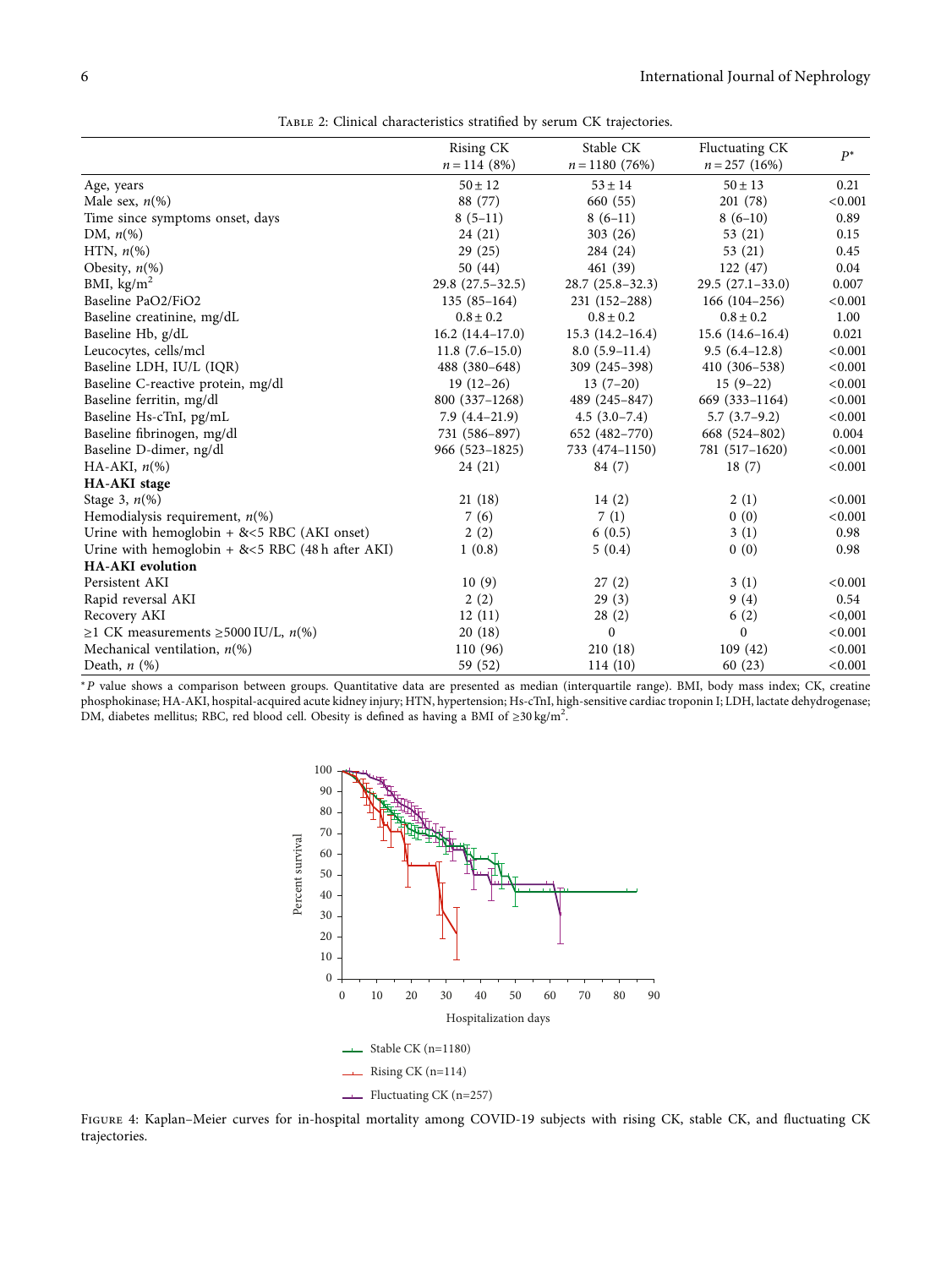<span id="page-6-0"></span>

Figure 5: Unadjusted and adjusted hazard ratios for risk of death according to ascendent CK trajectory. Fully unadjusted and multivariableadjusted hazard ratios and 95% confidence interval for mortality comparing the ascendent CK trajectory are shown. Adj, adjusted; BMI, body mass index; HA-AKI, hospital acute kidney injury; LDH, lactate dehydrogenase.

3,301 IU/L). In addition, the number of urine tests with "hemoglobin positive" and few red blood cells (suggestive of pigment nephropathy) within 48 h of AKI was less than 1% in all cohort (Table [2](#page-5-0)).

#### **4. Discussion**

In a large cohort of hospitalized patients with severe COVID-19, the analysis of longitudinal CK levels during hospitalization showed that (i) CK elevation was an event observed after AKI occurrence and not before, (ii) CK increased more frequently in severely ill COVID-19 patients with a high degree of inflammation, who had severe and persistent AKI, and (iii) although belonging to the rising CK group was associated with a higher mortality risk, this association was modified by other stronger risk factors, such as AKI evolution and the degree of inflammation assessed by LDH at the time of hospital admission.

In addition to traditional rhabdomyolysis risk factors, looking at CK trends has been suggested as a means to improve the prediction of AKI onset and progression [\[13](#page-8-0)]. The widespread use of CK levels is presently guiding therapeutic interventions in clinical practice to prevent pigment nephropathy, especially when CK elevations reach 5 times the upper limit of reference values [\[14](#page-8-0)]. However, there is controversy about the ability of CK threshold levels to predict renal failure. Our results indicate that CK concentrations are affected by glomerular filtration rate, especially in those with persistent AKI evolution. Although CK is eliminated by the liver and reticulum endothelial system, its kinetic is unknown in patients with decreased renal function [\[21](#page-8-0)]. De Meijer et al. previously described that kinetic analysis of CK levels correlates with the evolution of renal failure in patients with severe rhabdomyolysis [\[22\]](#page-8-0). The CK trajectory observed after AKI is very likely to occur in other

critical illnesses (not COVID-19) with mild muscular and renal damage, but more studies using emerging analytic methods are needed.

There is uncertainty as to whether SARS-Cov2 infection or the current therapy for COVID-19 could increase the risk of myopathy [\[23\]](#page-8-0); therefore, the occurrence of pigment nephropathy contributes to kidney damage. In our cohort, more than three-quarters of subjects with severe COVID-19 had normal CK levels during hospitalization. In the remaining, most of the CK elevations occurred after the AKI event. In almost all hospital-acquired AKI cases, CK elevation was mild (<5000 IU/L). Assessing causalities is difficult in observational cohort studies, yet a great deal of emphasis has been placed on temporality. If the cause does not precede the effect, then the case for causality fails [[24](#page-8-0)]. Our results show that, at least for the appearance of hospitalacquired AKI, the CK rise does not meet the temporality criterion regarding the occurrence of AKI. Likewise, the absence of *pigment nephropathy* in 6 cases of kidney biopsies, as well as the lack of hemoglobinuria without erythrocyturia in urine tests in follow-up, decreases the probability of *pigment nephropathy* presence.

Half of the COVID-19 patients with a rising CK pattern had a fatal outcome, yet only a fifth of them developed AKI, based on serum creatinine values before dying. Literature is limited regarding the inflammatory response in the musculoskeletal system caused by SARS-CoV-2 [[25\]](#page-8-0). Although the rise of CK levels could be a specific prognostic marker, our interpretation of the data is that a CK increase is often a delayed finding, associated with AKI evolution and other inflammatory markers, limiting its usefulness in guiding the care for an individual patient. Similar results regarding CK values and mortality have been observed in other retrospective observational studies [[11\]](#page-7-0).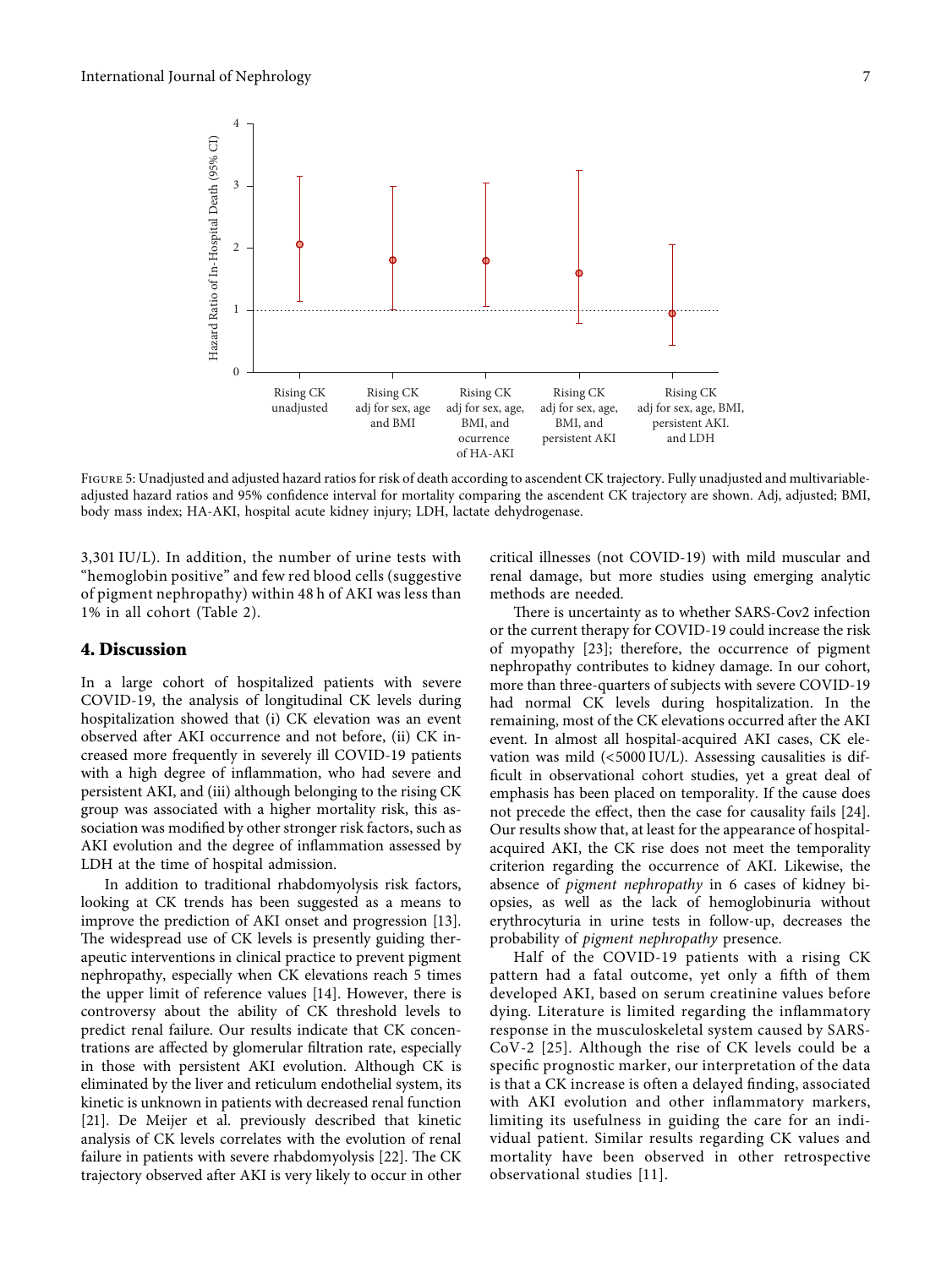<span id="page-7-0"></span>Strengths of this study include its large and well-characterized COVID-19 cohort with minimal follow-up loss, the number of measurements between exposure (CK trend) and the outcomes (serum creatinine levels), and the use of traditional and emerging analytic methods to evaluate repeated measurements.

The study has limitations. We use CK concentrations as a surrogate for pigment nephropathy, yet the use of myoglobin for this complication is recommended as a better biomarker [\[26\]](#page-8-0). The number of kidney biopsies was low in our cohort, although this is a common limitation in many AKI studies of critically ill patients. We cannot exclude that after AKI appearance, the rise of CK observed in patients with persistent AKI could be a magnifier of renal damage. Furthermore, we cannot discard subclinical tubular damage that might be present in patients with rising CK. The use of other specific tubular biomarkers in addition to serum creatinine could be helpful in future studies [[27](#page-8-0)]. Likewise, the use of myoglobin and an increase in the number of kidney biopsies are needed to confirm our findings and conduct formal risk prediction analyses with new biomarkers.

#### **5. Conclusion**

Our results show that a moderate increase in CK levels occurs after a glomerular filtration decrease in severe COVID-19 patients, especially in seriously ill patients with a high degree of inflammation. Being in the rising CK group was a marker associated with mortality modified by AKI evolution and the degree of inflammation. Our analysis suggests that there is limited efficiency for AKI prognosis in the serial follow-up of CK levels in severe COVID-19 patients with normal renal function at the start of follow-up. The use of other new specific biomarkers validated for pigment nephropathy diagnosis in clinical practice is needed to improve a diagnosis and prevent AKI.

### **Data Availability**

All data generated or analyzed during this study are included in this article. Further enquiries can be directed to the corresponding author.

#### **Disclosure**

No pharmaceutical or biotechnology company, foundation, or any other source participated in the design, monitoring, data collection, and analysis.

### **Conflicts of Interest**

The authors declare that they have no conflicts of interest, no support from any organization for the submitted work, and no financial relationship with any organizations that might have an interest in the submitted work. Dr. Ricardo Correa Rotter is a member of the Review Board of Blood Purification, has received honoraria from AbbVie, AstraZeneca, GlaxoSmithKline, and Boehringer Ingelheim, and has lectured for Amgen, Takeda, AstraZeneca, and Roche.

# **Authors' Contributions**

All authors conceived and designed the study. J. M. S. F, V. J. C. A., E. N. H. P., A. S. C., J. E. G. A, O. V. V., N. U., and J. C. R. S. performed the clinical study including subjects and analyzed data. J. M. S. F, V. J. C. A., E. N. H. P., A. S. C., J. E. G. A, O. V. V., C. R. R., and J. C. R. S. contributed reagents and analysis tools. A. S. C., J. E. G. A, O. V. V., N. U., C. R. R, and J. C. R. S. wrote the article. All authors revised the article.

### **Acknowledgments**

The authors greatly appreciate all of the hospital staff for their efforts in treating patients and thank all patients involved in this study.

#### **References**

- [1] S. A. Silver, W. Beaubien-Souligny, P. S. Shah et al., "The prevalence of acute kidney injury in patients hospitalized with COVID-19 infection: a systematic review and meta-analysis," *Kidney Medicine*, vol. 3, no. 1, pp. 83–98, 2021.
- [2] M. Legrand, S. Bell, L. Forni et al., "Pathophysiology of COVID-19-associated acute kidney injury," *Nature Reviews Nephrology*, vol. 17, no. 11, pp. 751–764, 2021.
- [3] K. T. K. Giuliani, A. J. Kassianos, H. Healy, and P. H. F. Gois, "Pigment nephropathy: novel insights into inflammasomemediated pathogenesis," *International Journal of Molecular Sciences*, vol. 20, no. 8, p. 1997, 2019.
- [4] A. L. Huerta-Alardín, J. Varon, and P. E. Marik, "Bench-tobedside review: rhabdomyolysis-an overview for clinicians," *Critical Care*, vol. 9, pp. 158–169, 2005.
- [5] A. Goh and P. Chan, "Acute myopathy after status asthmaticus: steroids, myorelaxants or carbon dioxide?" *Respirology*, vol. 4, no. 1, pp. 97–99, 1999.
- [6] H. Qiao, H. Cheng, L. Liu, and J. Yin, "Potential factors involved in the causation of rhabdomyolysis following status asthmaticus," *Allergy, Asthma and Clinical Immunology: Official Journal of the Canadian Society of Allergy and Clinical Immunology*, vol. 12, pp. 43–47, 2016.
- [7] J. Rivero, M. Merino-López, R. Olmedo et al., "Association between postmortem kidney biopsy findings and acute kidney injury from patients with sars-cov-2 (Covid-19)," *Clinical Journal of the American Society of Nephrology*, vol. 16, no. 5, pp. 685–693, 2021.
- [8] A. J. Martínez-Rueda, R. D. Álvarez, R. A. Méndez-Pérez, D. A. Fernández-Camargo, J. E. Gaytan-Arocha, and N. Berman-Parks, "Community- and hospital-acquired acute kidney injury in COVID-19: different phenotypes and dismal prognosis," *Blood Purification*, vol. 50, pp. 931–941, 2021.
- [9] J. Finsterer and F. Scorza, "Sars-cov-2 associated rhabdomyolysis in 32 patients," *Turkish Journal of Medical Sciences*, vol. 51, pp. 1598–1601, 2021.
- [10] L. O. Chavez, M. Leon, S. Einav, and J. Varon, "Beyond muscle destruction: a systematic review of rhabdomyolysis for clinical practice," *Critical Care*, vol. 20, no. 1, p. 135, 2016.
- [11] J. P. Simpson, A. Taylor, N. Sudhan, D. K. Menon, and A. Lavinio, "Rhabdomyolysis and acute kidney injury," *European Journal of Anaesthesiology*, vol. 33, no. 12, pp. 906–912, 2016.
- [12] G. M. McMahon, X. Zeng, and S. S. Waikar, "A risk prediction score for kidney failure or mortality in rhabdomyolysis," *JAMA Internal Medicine*, vol. 173, no. 19, pp. 1821–1828, 2013.